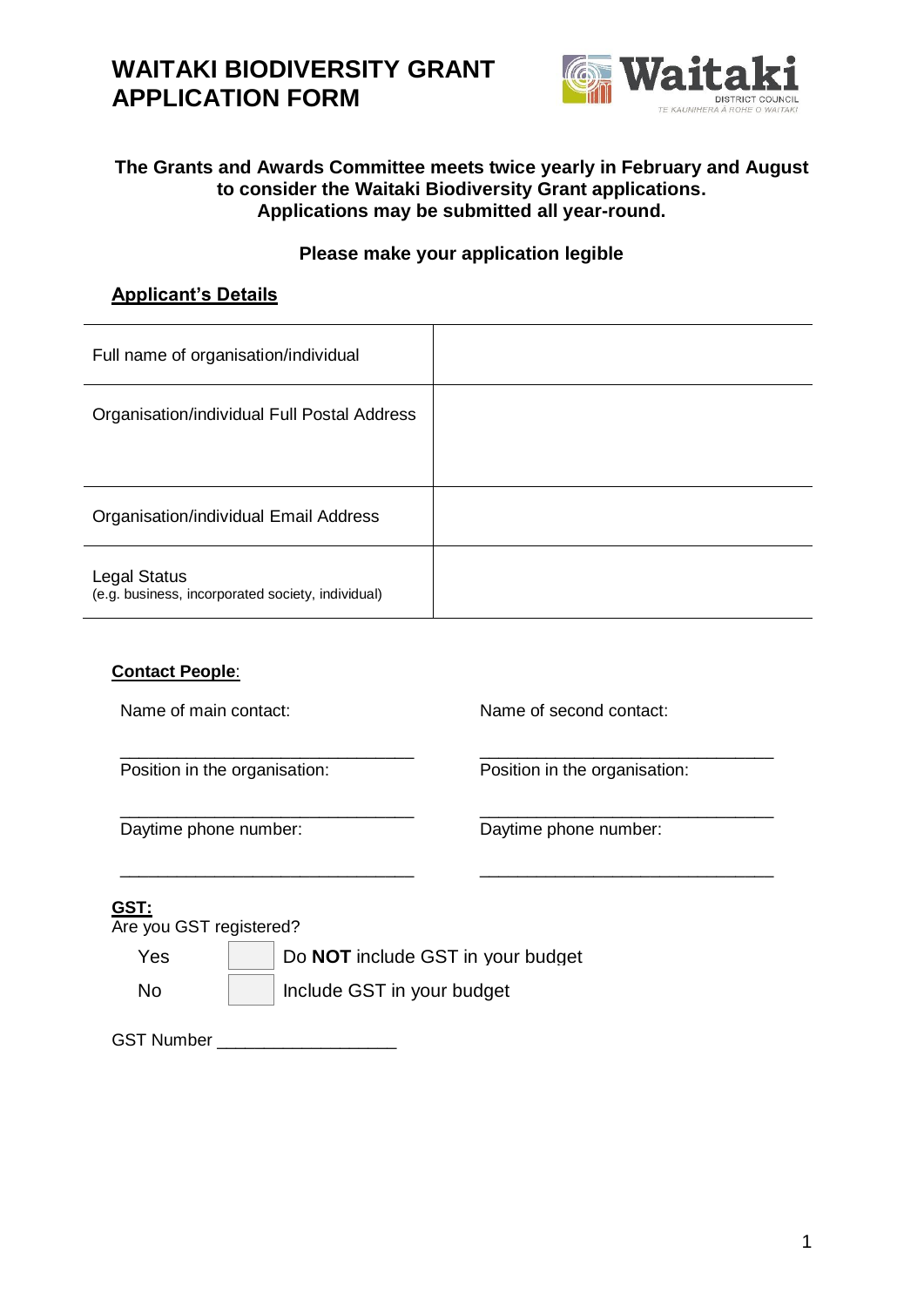

## **ABOUT YOUR PROJECT**

| How long will this project operate for?                    |                                                                                            |  |
|------------------------------------------------------------|--------------------------------------------------------------------------------------------|--|
| Start date: __________________                             | Finish date: ____________________                                                          |  |
| other documents/photos as necessary)                       | Describe the project that you require funding for, including its location: (attach maps or |  |
|                                                            | ,我们也不会有什么。""我们的人,我们也不会有什么?""我们的人,我们也不会有什么?""我们的人,我们也不会有什么?""我们的人,我们也不会有什么?""我们的人           |  |
|                                                            |                                                                                            |  |
|                                                            |                                                                                            |  |
|                                                            | How does this project protect or enhance biodiversity in the Waitaki District?             |  |
|                                                            |                                                                                            |  |
|                                                            |                                                                                            |  |
|                                                            |                                                                                            |  |
|                                                            |                                                                                            |  |
| Who will carry out the project? (ie employees, volunteers) |                                                                                            |  |
|                                                            |                                                                                            |  |
|                                                            |                                                                                            |  |
|                                                            |                                                                                            |  |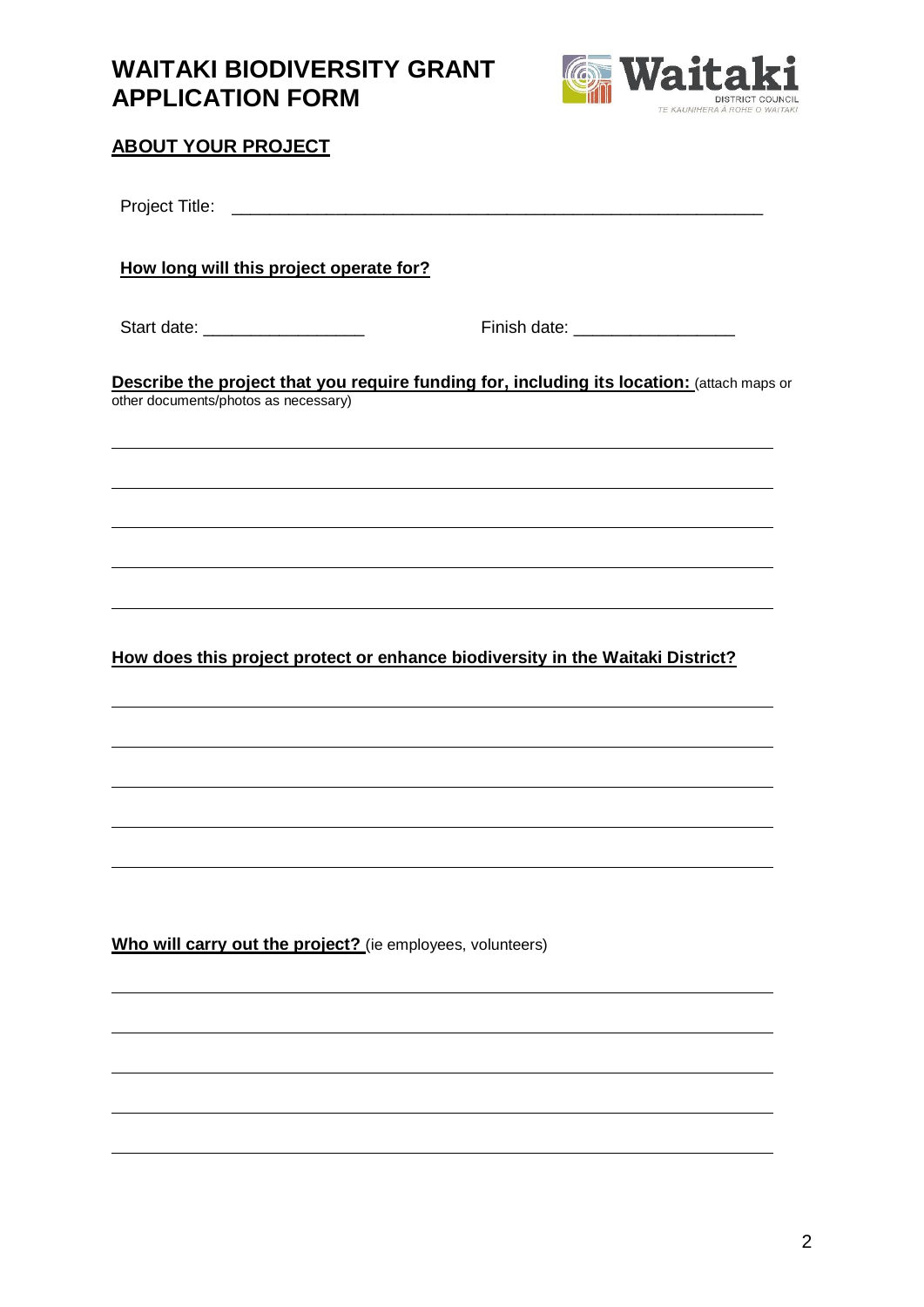

**Are the works proposed in this project required under any consent plan or plan rule (from any relevant authority)** 

Yes

No

**Who is the legal owner of the proposed site?**

**Do you have the legal authority to authorise this project on this site? If not, please note that they will need to provide their consent.**

**For trusts, incorporated societies, companies – who has the authority to sign any eventual grant agreement?**

**To the best of your knowledge, are there any caveats or land improvement agreements on the property title which may affect the proposed project?**

**Are you aware of any Heritage Orders within 250 m of the proposed works?**

**Are there any known entries on the Heritage New Zealand Pouhere Taonga register in relation to the property?**

**Have you applied to other funding agencies for a grant to do this proposed project or are you planning on doing so? If so, which Fund/agency?**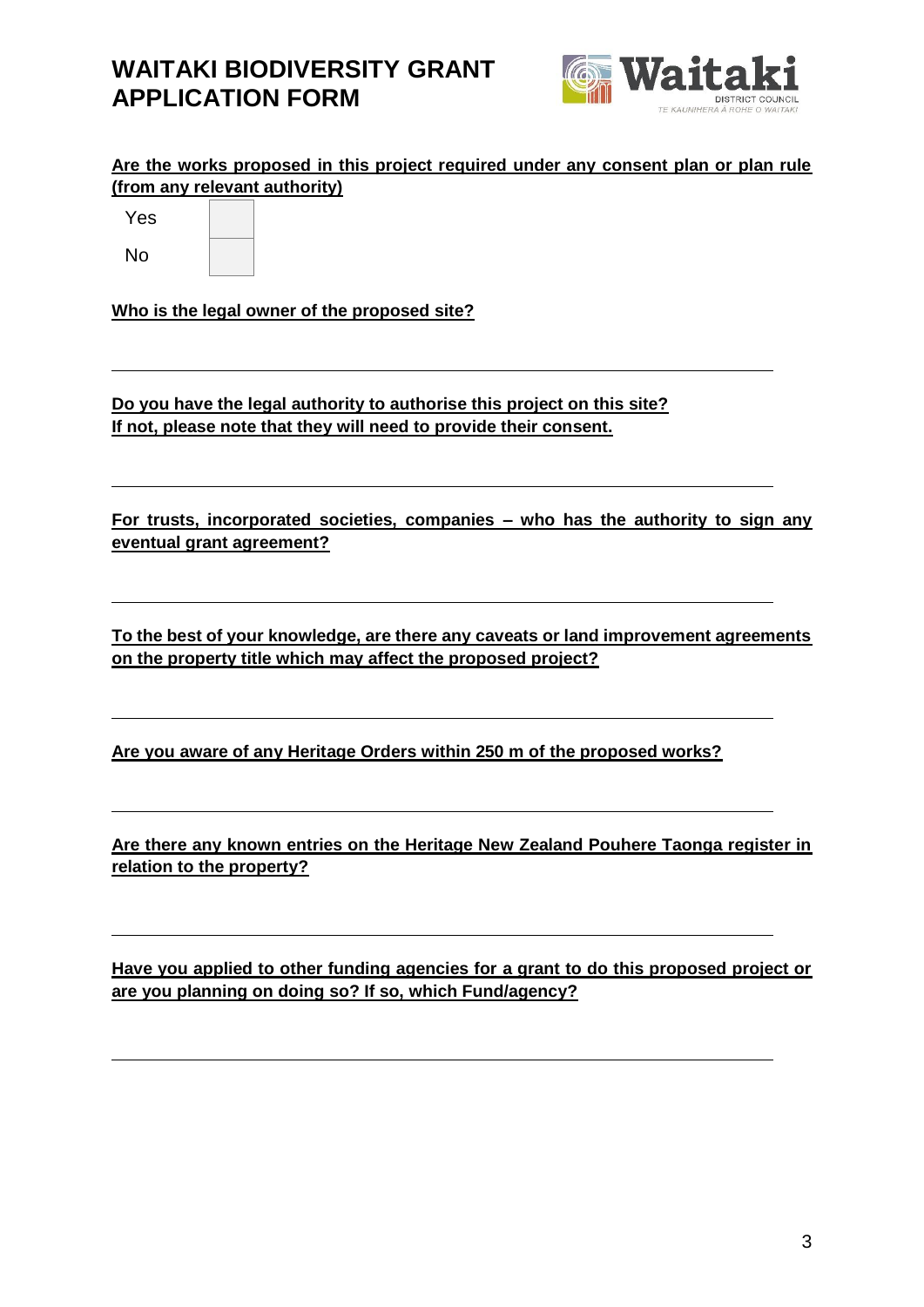

## **ABOUT THE FUNDS YOU ARE APPLYING FOR**

| Total Project Costs e.g. planning/monitoring expenses, materials, labour costs, in-<br>kind contributions, etc. Please attach quotes. | Amount \$ |
|---------------------------------------------------------------------------------------------------------------------------------------|-----------|
|                                                                                                                                       |           |
|                                                                                                                                       |           |
|                                                                                                                                       |           |
|                                                                                                                                       |           |
|                                                                                                                                       |           |
|                                                                                                                                       |           |
|                                                                                                                                       |           |
|                                                                                                                                       |           |
|                                                                                                                                       |           |
|                                                                                                                                       |           |
| (A) TOTAL COST                                                                                                                        | \$        |
|                                                                                                                                       |           |
| Project Income e.g. cash contributions, donations etc.                                                                                | Amount \$ |
|                                                                                                                                       |           |
|                                                                                                                                       |           |
|                                                                                                                                       |           |
|                                                                                                                                       |           |
|                                                                                                                                       |           |
|                                                                                                                                       |           |
|                                                                                                                                       |           |
|                                                                                                                                       |           |
|                                                                                                                                       |           |
|                                                                                                                                       |           |
| (B) TOTAL FUNDS AVAILABLE                                                                                                             | \$        |

| Total Cost of Project (A)      |  |
|--------------------------------|--|
| Less Total Funds Available (B) |  |
| <b>Difference</b>              |  |
| <b>Amount Requested</b>        |  |

## **NB: Please provide an annual balance sheet, as well as a bank deposit slip.**